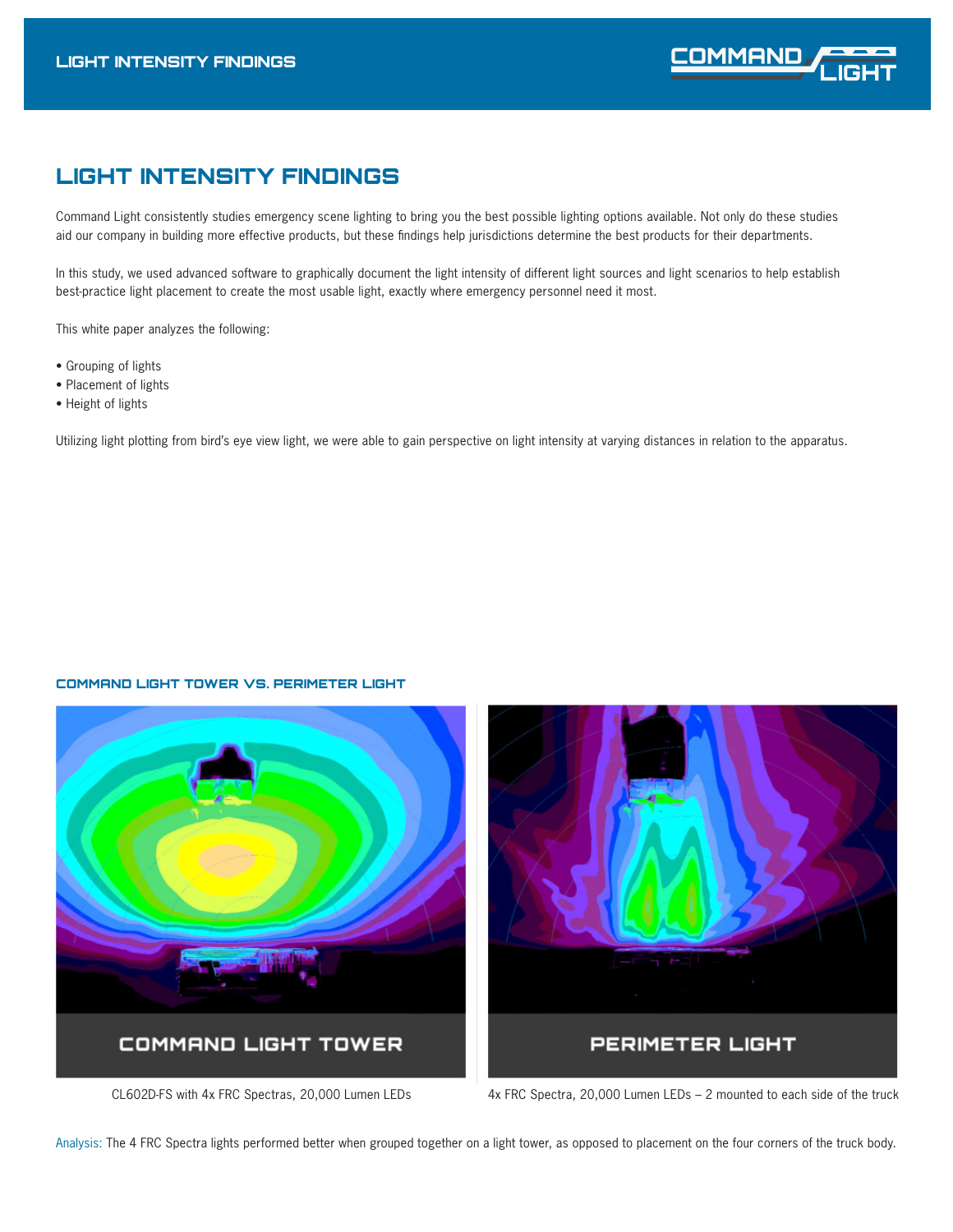

# COMMAND LIGHT TOWER VS. TELESCOPIC MASK



Analysis: While raising lighting can reduce glare in firefighters' eyes, too much height can decrease light intensity. A tower allows lighting to be raised, lowered, tilted and rotated with ease for optimal lighting.

# COMMAND LIGHT CL602 POLE LIGHT KIT

# COMMAND LIGHT TOWER VS. POLE LIGHT KIT

CL602D-FS with 4x FRC Spectras (4) 150-watt lights mounted on each corner of the apparatus

Analysis: While raising lighting can reduce glare in firefighters' eyes, too much height can decrease the intensity of the lighting. A tower allows lighting to be raised, lowered, tilted and rotated with ease for optimal lighting.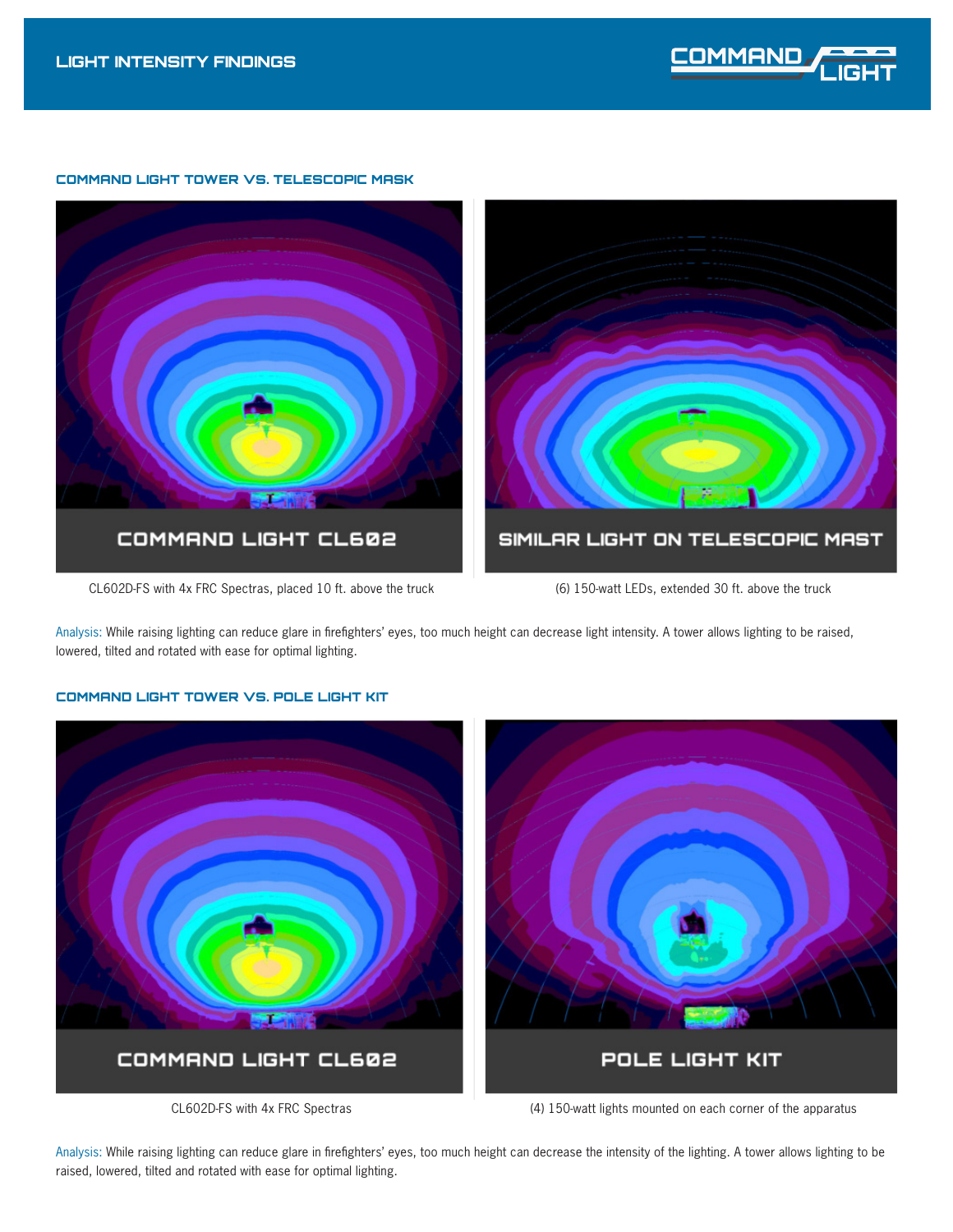

# COMPARISON OF ALL THREE LIGHTING SCENARIOS



#### Analysis:

In these light plots, the light output of the CL602 is shown on the left. This tower consists of 4 FRC Spectras, each with a 20,000-lumen output. These lights were selected for the study because they most closely resemble other lighting options available. The CL602's usable light was documented at 58 ft.

The middle column analyzed an average mast-style light that raises 30 ft. above the truck top. This light was equipped with (6) 150-watt lights, consistent with the CL602. In the study, the usable light was only able to reached 45 ft. because less light was output at the scene level.

The final column shows a set of pole lights with (4) 150-watt lights mounted on each corner of the apparatus. The usable light has a far reach since the light source is near the scene, but the light intensity was diminished because the lights were not grouped together.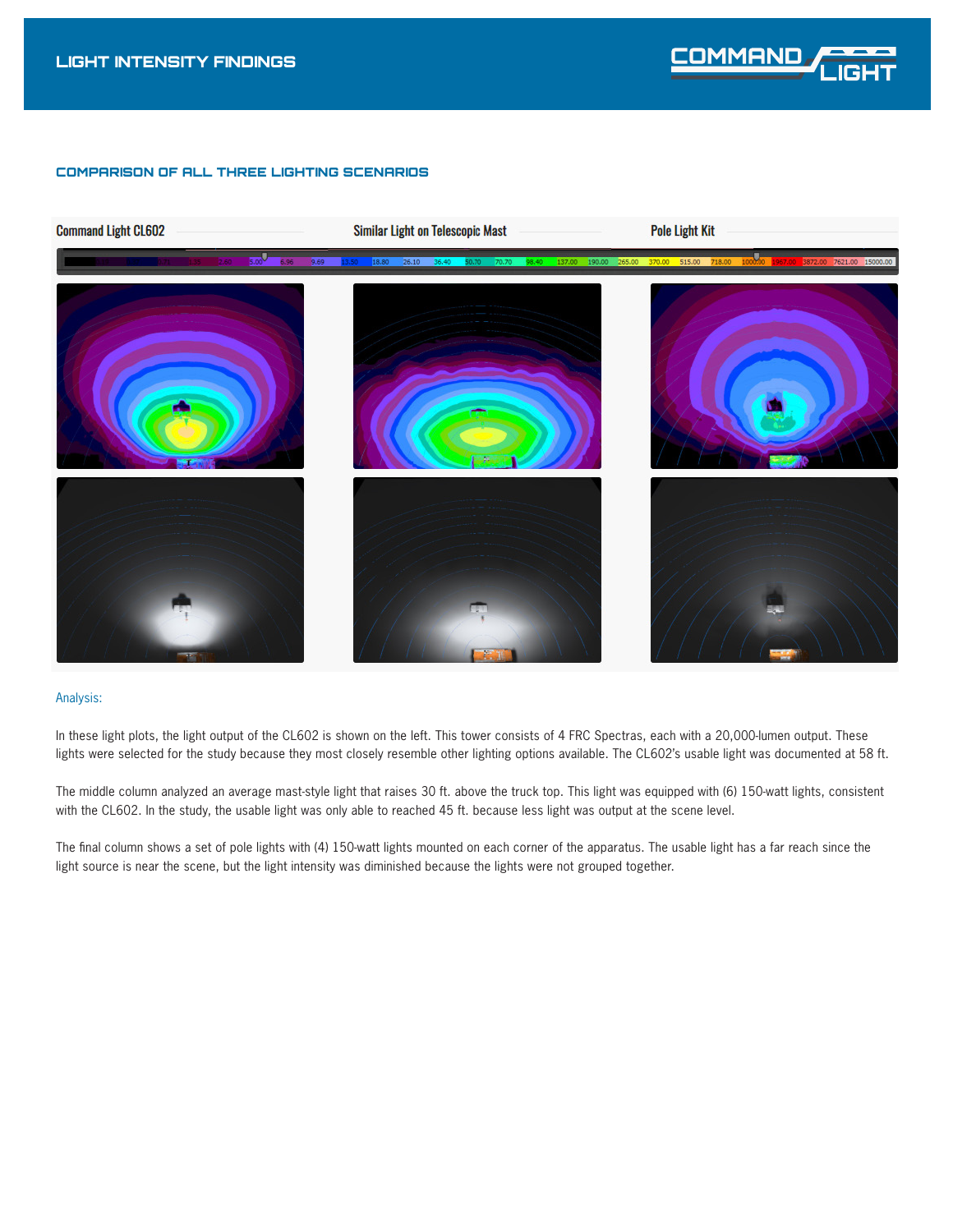# COMPARISON OF LIGHT SOURCE IMPACT ON A VEHICLE INTERIOR

The below light plots document the amount of usable light inside a vehicle based on the light source angle. The vehicle is roughly 20 ft. from the apparatus.



## Analysis:

The CL602, pictured above in the left column, shows even lighting throughout the vehicle and illumination levels comparable to a restaurant interior.

The mast-style lighting, in the middle column, is comparable to the CL602, although parts of the interior are under more shadow since the light is coming from a higher angle. The light intensity is slightly reduced.

The four pole lights, shown above in the right column, created considerably less light intensity inside the vehicle.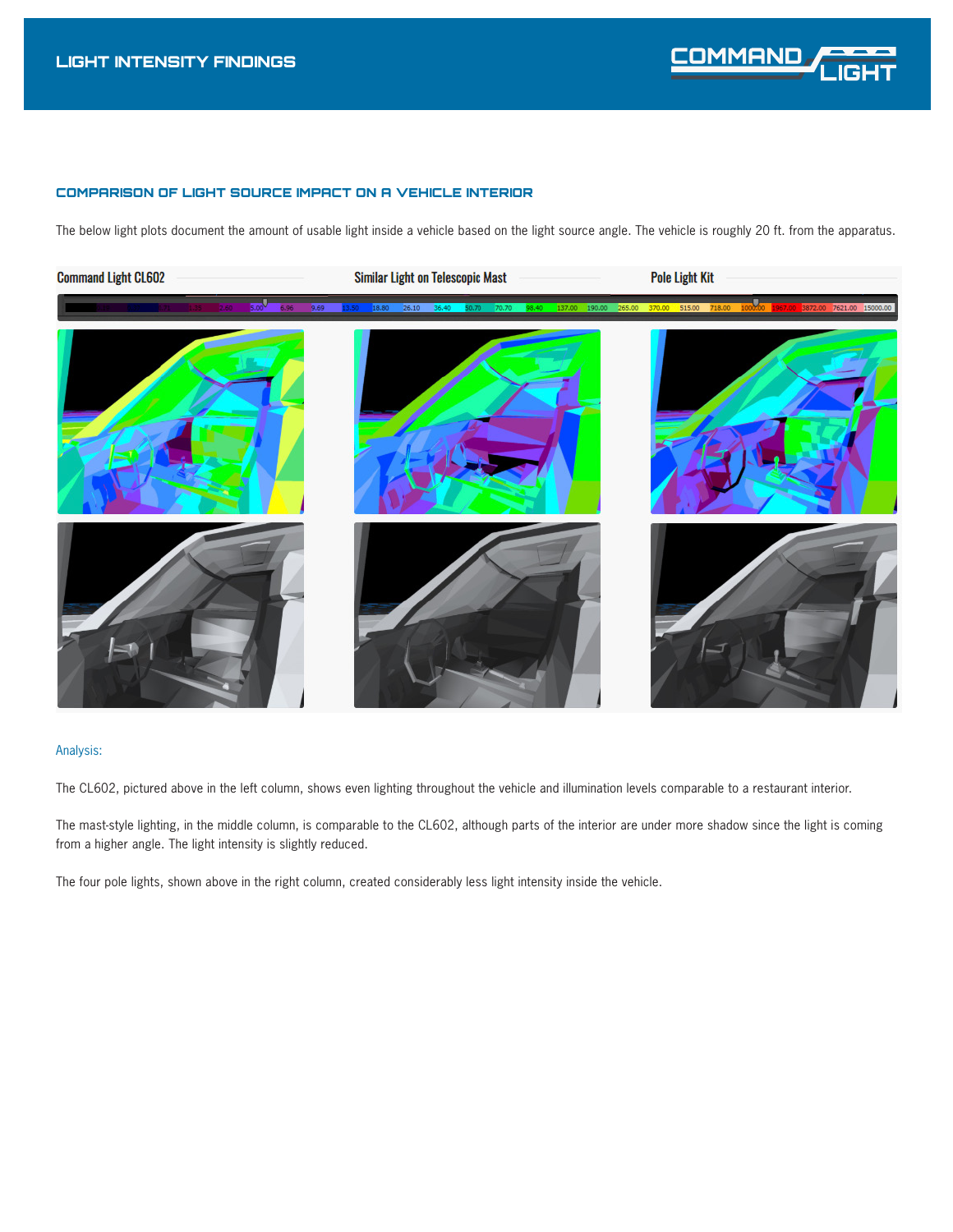

# TOP-OF-THE-TRUCK VIEWS

Similar to the bird's eye view light plots, these images capture the light intensity of the scene.



# Analysis:

The CL602, pictured above in the left column, shows intense light for much of the scene, comparable to the intensity of hospital examination room lighting. This lighting also illuminated the side of the car.

The mast-style lighting, shown in the middle column, documents an expansive light footprint, but this light pattern lacks intensity due to the distance of the light source from the scene.

In the right column, the four light poles put off considerably less usable light. Not only is the light less intense, but it covers a significantly smaller amount of the scene.